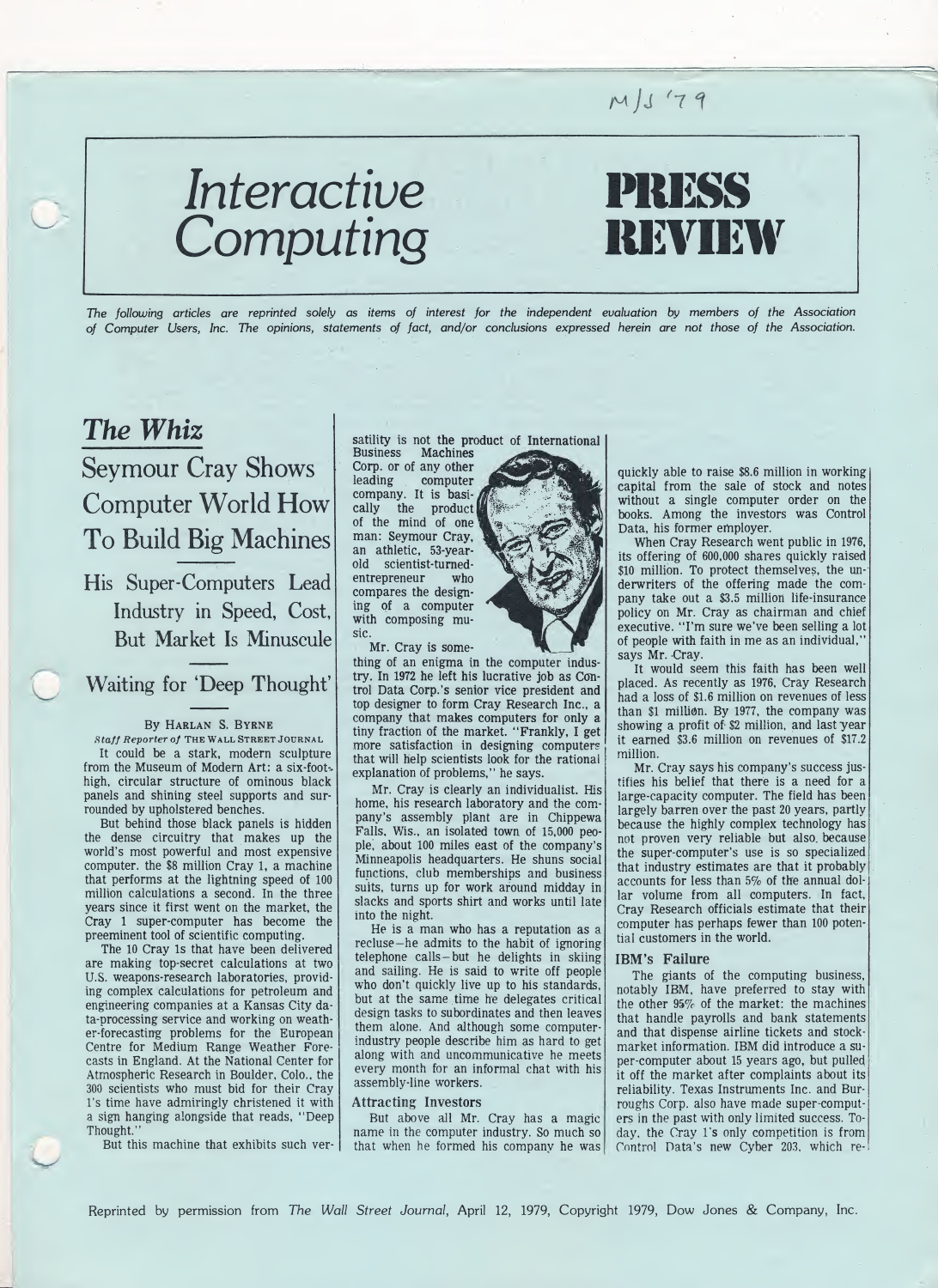## The Whiz: Seymour Cray Builds World's Most Powerful Computers

#### Continued From First Page

cently beat out the Cray <sup>1</sup> in bidding on an Air Force contract.

Exactly what a super-computer is and how it differs from the other machines that keep the wheels of business and government turning is not easily defined. One thing that separates the super-computer is its high speed and the amount of data that can be entered at one time. The Cray <sup>1</sup> has perhaps 20 to 100 times the capacity of general com puters, and it is so fast that it takes only <sup>50</sup> billionths of a second for an element of data to enter or to leave its memory.

But a super-computer is not simply a very large computer because, unlike other machines whose purpose is to keep track of facts, its design is specifically aimed at problem-solving.

One way it can do this is through the simulation of an event, such as a spaceflight or a nuclear explosion. The computer is given a program based on "educated guesses" of what would be experienced in real life, and through this the machine can examine an experiment or a project in detail even before it is begun. As a result, prototypes can be made more advanced, a month of weather can be "seen" in the space of an hour and even biomedical experiments can be carried out with the computer simulating the human effects.

Thus the function of the super-computer is to solve new kinds of problems, particularly through the simulation of physical phenomena for weather forecasting, aircraft de sign, nuclear research and seismic analysis. Some nuclear scientists say that the ability to simulate nuclear explosions with computers was almost a precondition of the signing of the 1963 test-ban treaty. They believe that still greater computing power will be necessary to enforce a new comprehensive testban treaty with the Soviets.

But to do this means great speed to accommodate the enormous amount of data fed into the computer. The time it takes to solve a problem in a computer is greatly affected by the length of the wires connecting the circuitry: The shorter the wires, the greater the computer's speed. Mr. Cray shortened the length of the wires connecting the Cray l's 3,400 printed circuit boards by making the frame of the computer circular, thus increasing the compactness of the cir cuitry. Because greater compactness means greater concentration of heat, the Cray <sup>1</sup> is cooled by a special under-the-floor refrigerant system.

The first Cray <sup>1</sup> was acquired by the En ergy Department in March 1976, for nuclearweapons research at the Los Alamos Scientific Laboratory in New Mexico. Since then, another has been bought by the Energy De-

partment for its Lawrence Livermore Laboratory in California.

One of the main purposes of the Cray <sup>1</sup> at the Livermore laboratory is to work on the countless complex problems involved in the development of nuclear fusion as an energy source. Basically, the hope is to contain the power of the hydrogen bomb within a reactor. One vital area of this research is to simulate the action of the incredibly hot hydrogen gas, or plasma, within the fusion reactor. So complicated has this become that it exhausted the capacity of the laboratory's other computers, says John Killeen, director of Livermore's fusion computer center.

With the Cray 1, the laboratory is able to simulate the behavior of plasma in three dimensions, he says. "Cray <sup>1</sup> is going to help us shorten the time we can reach our nuclear-fusion goals."

Also enthusiastic about the machine is Jean La Brousse, computer director at the European Centre for Medium Range Weather Forecasts in England. By mid-1980, the center expects to begin issuing detailed seven to 10-day forecasts that will be of critical importance to North Sea oil drillers and to European building contractors and farmers. "Without the Cray 1 we couldn't produce these forecasts," says Mr. La Brousse.

#### First Sale to Industry

Although publicly funded research projects are considered to be the major market for super-computers, Cray Research is beginning to get inquiries from industry. Last September, United Computing Systems of Kansas City, a data-processing service owned by United Telecommunications Inc., became the first company to buy a Cray 1. <sup>A</sup> second Cray <sup>1</sup> will be delivered later this year. G. J. Lorenz, president of United Computing, says that the company's petroleum and engineering customers "should get results four or five times faster than they have been getting them."

seven computers, and Mr. Cray is aiming to step up to a rate of one a month within three years. But he insists that he will resist the temptation to expand into the market for general computers. He just doesn't want the company to get too big, he says. "We've gotten on a narrow track because I've chosen to concentrate our technical expertise in this one area."

Smallness and a concentration on the pure science of computers has always been Mr. Cray's aim. Until 1957 he was the key designer at Sperry Rand Corp.'s Univac di-

vision. Then, with a group of other Sperry Rand employes, he helped form Control Data. "At Univac I couldn't stand administrative work so I left," he says.

At Control Data he led the development of the Model 1604, one of the earliest transistorized computers. Then came the Model 6600, the first commercially successful super-computer and a mainstay of atomic-energy and other scientific research laboratories.

Control Data was so enamored with Mr. Cray that the company built him his own laboratory within walking distance of his home in Chippewa Falls. There his group developed the Model 7600, a super-computer that was introduced in 1969.

But, explains Mr. Cray, "Control Data got too big for me. When I left, I knew I would form a small company of my own." For a few years, Control Data was putting more emphasis on commercial customers and less on scientific machines. But now, with the Cyber 203, it is trying to catch up with Cray Research. But "we still think we're three years ahead," says John Rollwagen, president of Cray Research.

Although Mr. Cray has shunned administrative work in the past, now that he heads his own company he appears to be relishing it. "The more I'm getting involved in things I don't like, the more I seem to be enjoying them," he says. He even helps sell his computers by taking time to confer with customers about their needs. And although he would appear to have little interest in personal financial success, he holds about \$5.1 million in Cray Research stock, based on recent over-the-counter trading at \$27 a share.

His colleagues say that one of the reasons for his success in designing computers is his ability to concentrate for hours at a time on a design problem and to conceive the design of an entire computer in his mind before putting it on paper.

His main interest now as he sits in his Chippewa Falls laboratory scribbling away formulas and equations on pads of ruled pa per is the development of the Cray 2, which would make a quantum leap in computing power to more than 500 million calculations a second.

This year Cray Research will deliver is taking shape in Mr. Cray's mind. "I do Beyond the Cray 2, a yet faster computer tend to look forward in my thinking and I don't like to rest on my laurels," he says. How fast could such a computer be? Perhaps, he says, a trillion calculations a second.

> That prospect is an intriguing one for scientists. Says Sidney Fernbach, a scientific administrator at Livermore, "There's no machine that Seymour Cray can conceive that would be too fast for us.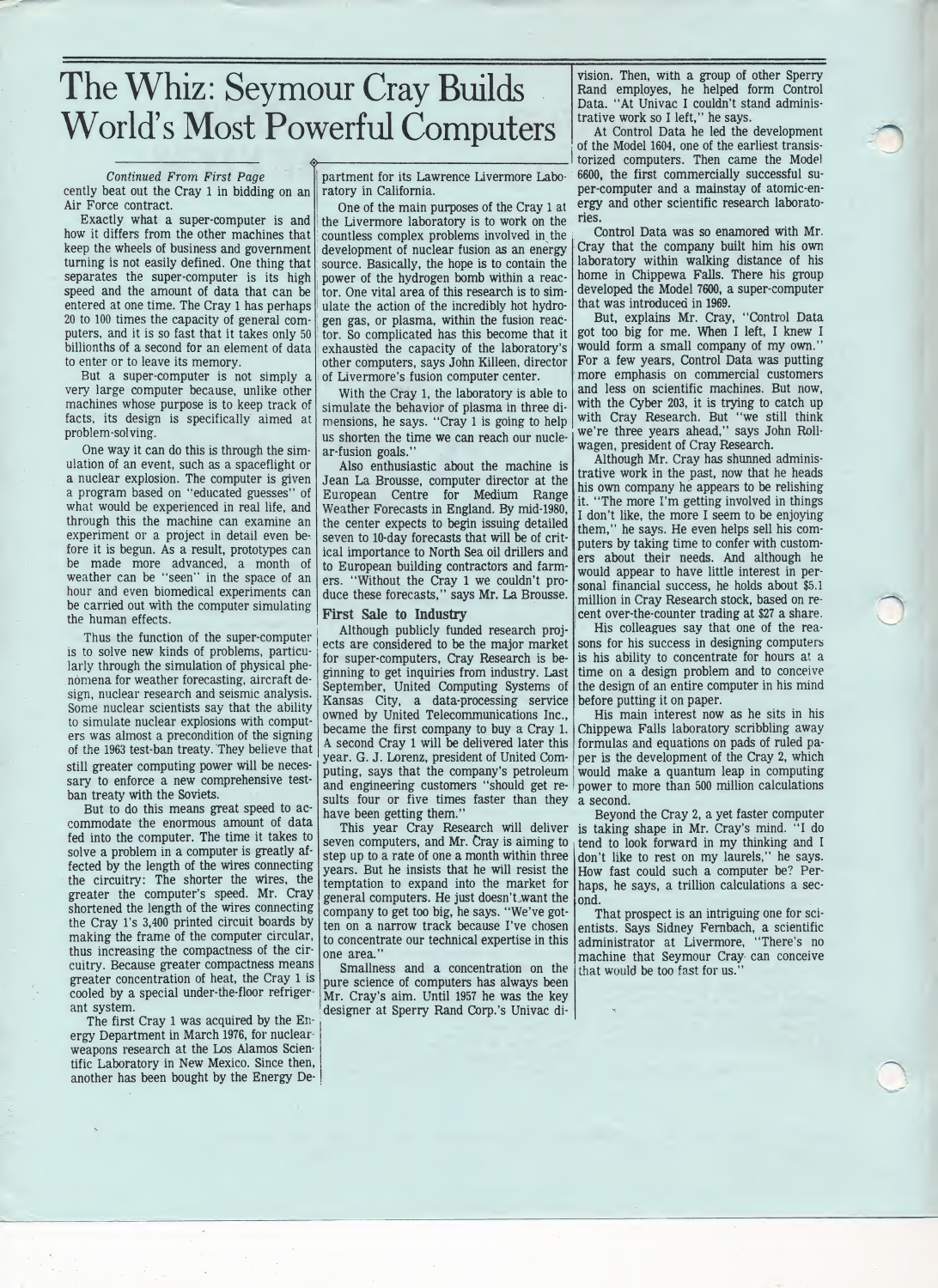### CHOOSING COMPUTERS

# Ask Five Questions

Before you buy a small business system at a computer store, get satisfactory answers to these questions.

If you are thinking of buying a computer system for your business, you are most likely looking for a solution to a business problem. Unfortunately, many have been led to believe that the computer equipment—hardware—is the solution you need. This couldn't be further from the truth.

Computer hardware, although important, really plays only a small part in the solution—especially since much of the hardware currently on the market is at least adequate for your business data processing needs. For that reason, the questions we suggest deal with software—the programs that cause the hardware to perform business tasks, and with service, training and support, rather than with hardware.

#### Do you want to do your own programming?

Representatives who sell typical computer store computers claim you can write your own software programs to get the system to do what you want. Theoretically you can, but realistically you have to ask yourself how much your time is worth. Doing your own business software is analogous to buying an automobile in parts from Detroit and putting it together from a list of instructions. Software experts estimate that the average business package contains roughly 20,000 lines of code. Using the rule of thumb of two lines of code per hour to program, document, and test the software, you see the effort required is not at all trivial—even if you are an experienced programmer.

Writing business software from scratch can be a heart breaking task for an amateur. For example, after looking over available microcomputers Dr. Benjamin Edwards, a surgeon in Pacific Palisaides, Calif, decided to get a computer for his medical records and billing. Convinced that he could save a lot of money by buying a microcom puter (with accompanying manual) and programming it for himself, Dr. Edwards decided to do his own programming. Finding himself frustrated with trying to do it on his own with the manual as his only guide, he decided to take one of our seminars in BASIC programming (eight 3-hour sessions). While our classes helped him with programming concepts and BASIC, they could not alleviate the time burdens of his job—that of

Ira Kalb COMPAL

being a prominent surgeon in Los Angeles. Currently, over a year after he bought his microcomputer, Dr. Edwards still doesn't have the solution he was looking for when he purchased his computer, and that end is not even in sight.

Computer system suppliers oriented to business needs provide complete systems including software that is tested and documented. Some also offer programming classes to teach you to program. However, we believe that the knowledge acquired in these classes can be put to best use if you use it to make minor custom modifications to business packages that you purchase or to write smaller programs, such as those to calculate the return on a particular investment or to monitor acutal costs against budget for a particular project.

That was the approach taken by Audrey Roche, an accountant in Marian Del Ray, Calif. Ms. Roche was providing several clients with her bookkeeping services; she believed that with a computer she would have time to service a larger number of clients. Realizing she didn't have sufficient time to develop her own programs, she purchased a com puter with packaged general ledger software from COMPAL. Ms. Roche knows some computer pro gramming and uses that knowledge (with some help from a computer consultant) to make minor custom enhancements to the general ledger software. By the beginning of 1979, Ms. Roche was handling about 30 clients. She is very happy with the system and the flexibility of being able to customize it to her specific needs.

If the system breaks down in the middle of a working day, will you be able to get it serviced locally on a timely basis?

There are currently no service networks set up for the computers sold in most computer stores, although the particular store you are dealing with may have established its own service arrangements. In many cases, customers have to ship the system back to a central repair facility in Texas or Northern California. This is hardly the type of arrangement that a business person needs when the business is dependent on the computer system.

One of our customers is the Los Angeles law firm of Shulenberg and Warren. They are in the business of creating and negotiating "volatile"